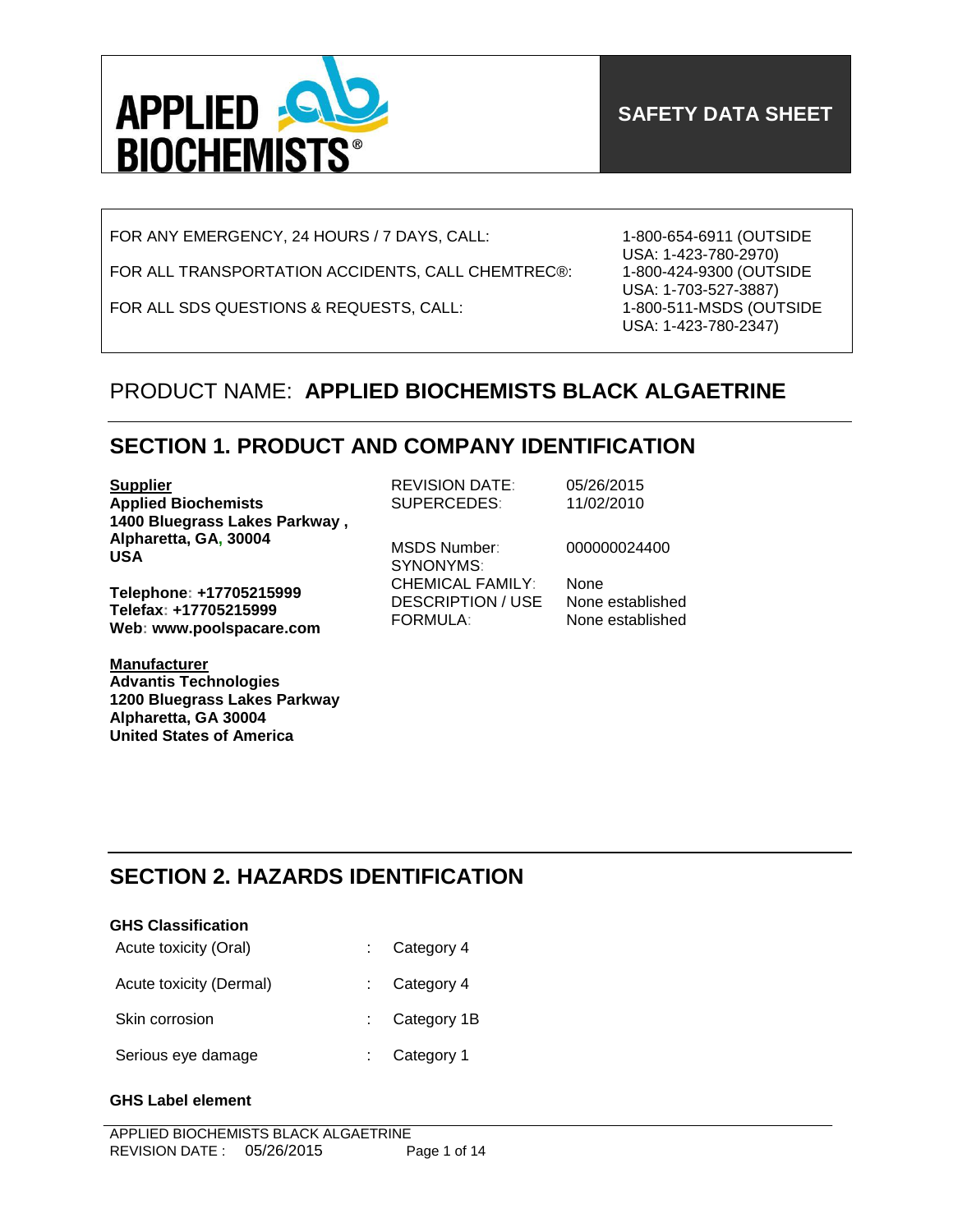

# **SAFETY DATA SHEET**

| Hazard pictograms        |                                                                                                                                                                                                                                                                                                                                                                                                                                                                                                                                                                                                                                                                                                                                                                                                                                                                                                                                                                                                                                                                                                                                                                                                                                                        |
|--------------------------|--------------------------------------------------------------------------------------------------------------------------------------------------------------------------------------------------------------------------------------------------------------------------------------------------------------------------------------------------------------------------------------------------------------------------------------------------------------------------------------------------------------------------------------------------------------------------------------------------------------------------------------------------------------------------------------------------------------------------------------------------------------------------------------------------------------------------------------------------------------------------------------------------------------------------------------------------------------------------------------------------------------------------------------------------------------------------------------------------------------------------------------------------------------------------------------------------------------------------------------------------------|
| Signal word              | Danger                                                                                                                                                                                                                                                                                                                                                                                                                                                                                                                                                                                                                                                                                                                                                                                                                                                                                                                                                                                                                                                                                                                                                                                                                                                 |
| <b>Hazard statements</b> | H302 Harmful if swallowed.<br>H312 Harmful in contact with skin.<br>H314 Causes severe skin burns and eye damage.                                                                                                                                                                                                                                                                                                                                                                                                                                                                                                                                                                                                                                                                                                                                                                                                                                                                                                                                                                                                                                                                                                                                      |
| Precautionary statements | <b>Prevention:</b><br>P260 Do not breathe vapours.<br>P264 Wash hands thoroughly after handling.<br>P270 Do not eat, drink or smoke when using this product.<br>P280 Wear protective gloves/ protective clothing/ eye protection/<br>face protection.<br><b>Response:</b><br>P301 + P312 IF SWALLOWED: Call a POISON CENTER or<br>doctor/ physician if you feel unwell.<br>P330 Rinse mouth.<br>P362 + P364 Take off contaminated clothing and wash it before<br>reuse.<br>P301 + P330 + P331 IF SWALLOWED: Rinse mouth. Do NOT<br>induce vomiting.<br>P303 + P361 + P353 IF ON SKIN (or hair): Take off immediately<br>all contaminated clothing. Rinse skin with water/shower.<br>P304 + P340 IF INHALED: Remove victim to fresh air and keep at<br>rest in a position comfortable for breathing.<br>P321 Specific treatment (see supplemental first aid instructions on<br>this label).<br>P305 + P351 + P338 IF IN EYES: Rinse cautiously with water for<br>several minutes. Remove contact lenses, if present and easy to<br>do. Continue rinsing.<br>P310 Immediately call a POISON CENTER or doctor/ physician.<br>Storage:<br>P405 Store locked up.<br>Disposal:<br>P501 Dispose of contents/container in accordance with local<br>regulation. |
| <b>Other hazards</b>     |                                                                                                                                                                                                                                                                                                                                                                                                                                                                                                                                                                                                                                                                                                                                                                                                                                                                                                                                                                                                                                                                                                                                                                                                                                                        |

None known.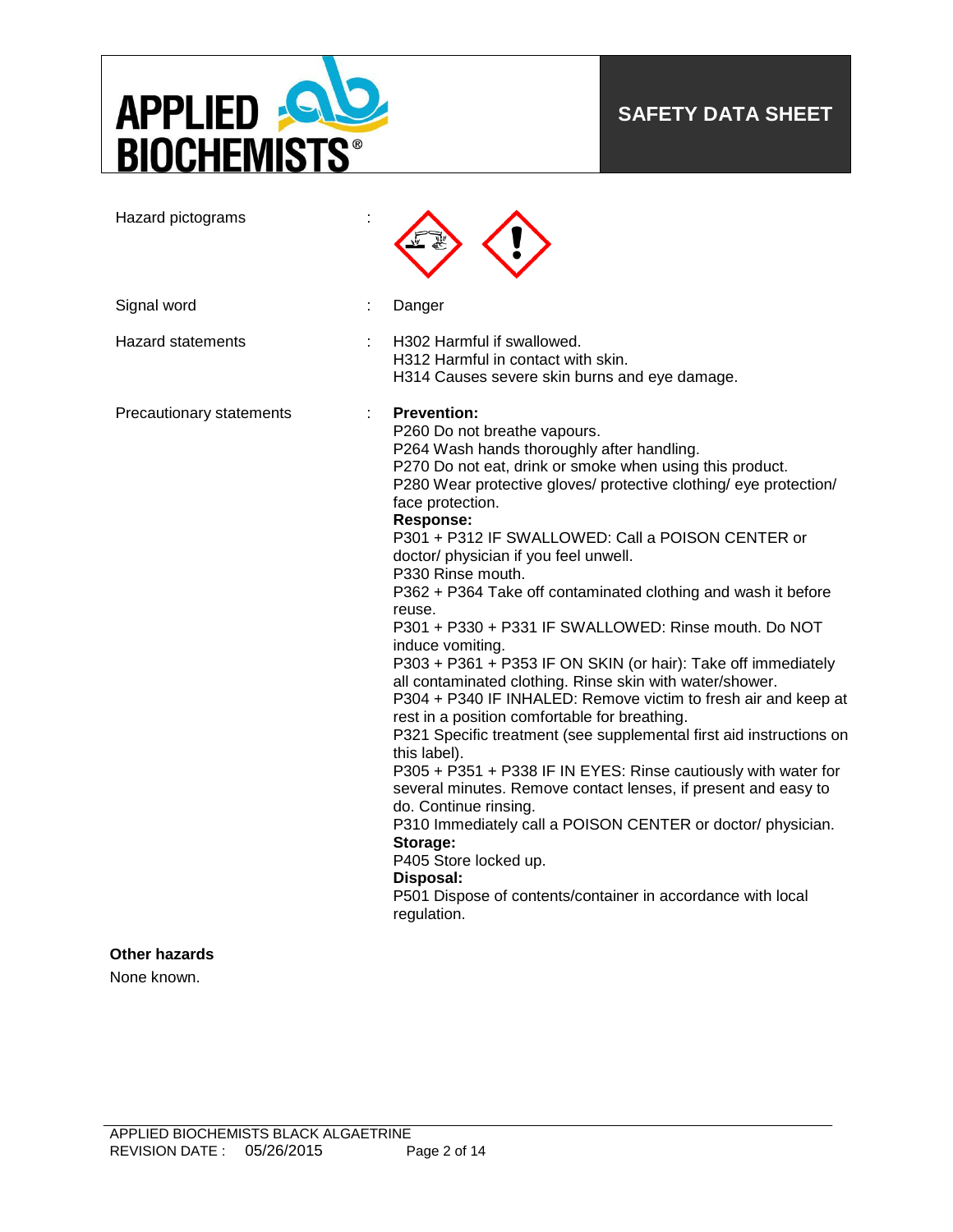

# **SECTION 3. COMPOSITION/INFORMATION ON INGREDIENTS**

| CAS OR CHEMICAL NAME<br><b>QUATERNARY AMMONIUM</b><br>COMPOUNDS, BENZYL-C12-16-ALKY | CAS#<br>68424-85-1 | % RANGE<br>$20 - 30$ |
|-------------------------------------------------------------------------------------|--------------------|----------------------|
| Triethanolamine                                                                     | $102 - 71 - 6$     | $5 - 10$             |
| Ethanolamine                                                                        | 141-43-5           | $4 - 8$              |
| <b>BASIC COPPER CARBONATE</b>                                                       | 12069-69-1         | $4 - 8$              |
| Ethanol                                                                             | 64-17-5            | $2 - 4$              |

## **SECTION 4. FIRST AID MEASURES**

| General Advice: | Call a poison control center or doctor for treatment advice. For 24-hour<br>emergency medical assistance, call Arch Chemical Emergency Action Network at<br>1-800-654-6911. Have the product container or label with you when calling a<br>poison control center or doctor, or going for treatment. |
|-----------------|-----------------------------------------------------------------------------------------------------------------------------------------------------------------------------------------------------------------------------------------------------------------------------------------------------|
| Inhalation:     | IF INHALED: Move person to fresh air. If person is not breathing, call 911 or an<br>ambulance, then give artificial respiration, preferably mouth-to-mouth if possible.<br>Call a poison control center or doctor for further treatment advice.                                                     |
| Skin Contact:   | IF ON SKIN OR CLOTHING: Take off contaminated clothing. Rinse skin<br>immediately with plenty of water for 15-20 minutes. Call a poison control center or<br>doctor for treatment advice.                                                                                                           |
| Eye Contact:    | IF IN EYES: Hold eye open and rinse slowly and gently with water for 15-20<br>minutes. Remove contact lenses, if present, after the first 5 minutes, then<br>continue rinsing eye. Call a poison control center or doctor for treatment advice.                                                     |
| Ingestion:      | IF SWALLOWED: Call a poison control center or doctor immediately for treatment<br>advice. Have person sip a glass of water if able to swallow. Do not induce<br>vomiting unless told to do so by a poison control center or doctor. Do not give<br>anything by mouth to an unconscious person.      |

# **SECTION 5. FIREFIGHTING MEASURES**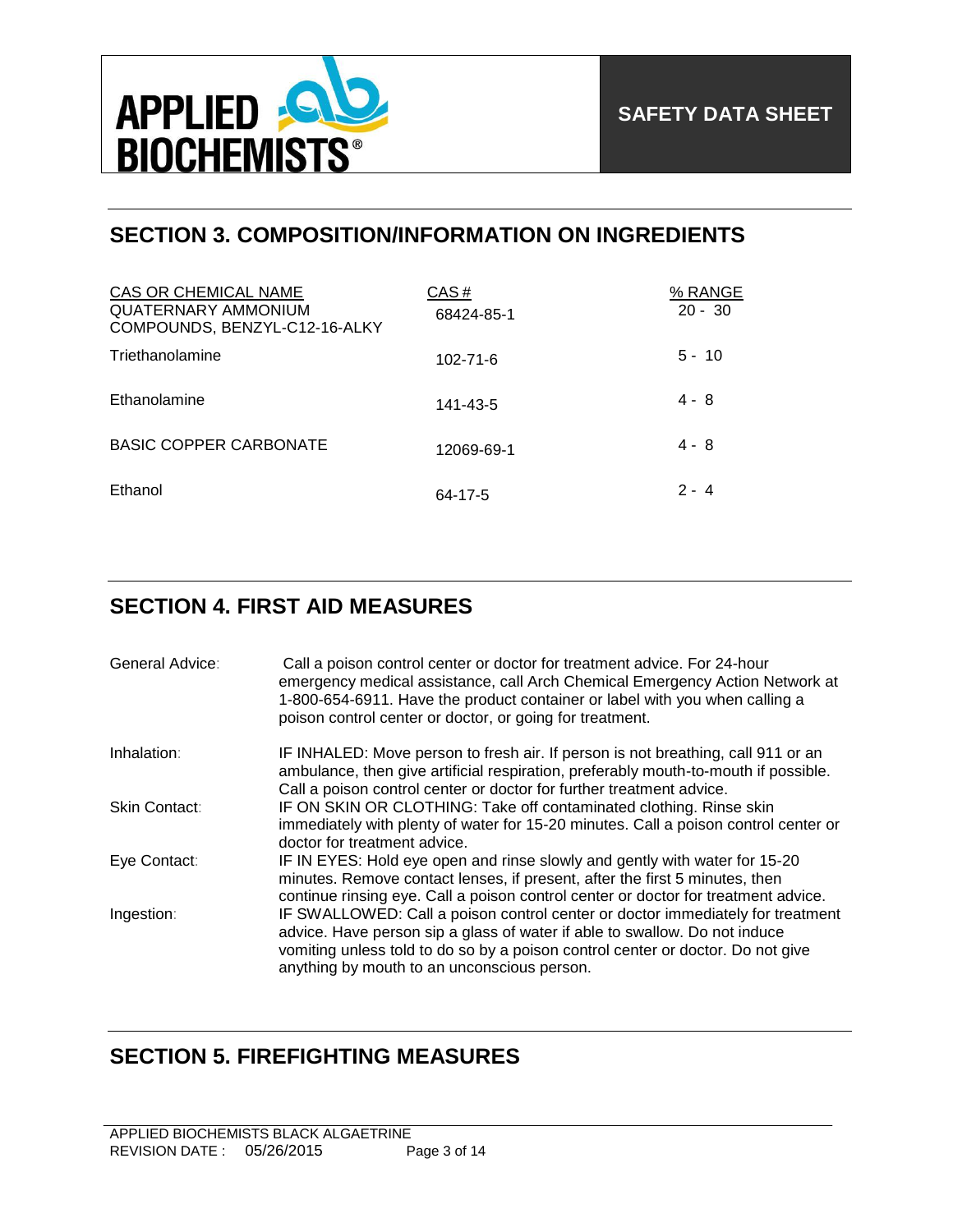

| Flammability Summary (OSHA):                      | Product is not known to be flammable, combustible, pyrophoric or<br>explosive.                                                                                                                                                           |
|---------------------------------------------------|------------------------------------------------------------------------------------------------------------------------------------------------------------------------------------------------------------------------------------------|
| <b>Flammable Properties</b>                       |                                                                                                                                                                                                                                          |
| Flash Point:                                      | No data.                                                                                                                                                                                                                                 |
| Autoignition Temperature:                         | No data                                                                                                                                                                                                                                  |
| Fire / Explosion Hazards:                         | Material will not ignite or burn.                                                                                                                                                                                                        |
| <b>Extinguishing Media:</b>                       | Use extinguishing measures that are appropriate to local<br>circumstances and the surrounding environment.                                                                                                                               |
| Fire Fighting Instructions:                       | Use water spray to cool unopened containers. In case of fire, use<br>normal fire-fighting equipment and the personal protective<br>equipment recommended in Section 8 to include a NIOSH approved<br>self-contained breathing apparatus. |
| <b>Hazardous Combustion Products:</b>             | During a fire, irritating and highly toxic gases may be generated by<br>thermal decomposition or combustion.                                                                                                                             |
| Upper Flammable / Explosive Limit,<br>$%$ in air: | No data                                                                                                                                                                                                                                  |
| Lower Flammable / Explosive Limit,<br>$%$ in air: | No data                                                                                                                                                                                                                                  |

## **SECTION 6. ACCIDENTAL RELEASE MEASURES**

| Personal Protection for Emergency<br>Situations: | Additional protective clothing must be worn to prevent personal<br>contact with this material. Those items include but are not limited to<br>boots, impervious gloves, hard hat, splash-proof goggles,<br>impervious clothing, i.e., chemically impermeable suit, self-contained<br>breathing apparatus. |
|--------------------------------------------------|----------------------------------------------------------------------------------------------------------------------------------------------------------------------------------------------------------------------------------------------------------------------------------------------------------|
| <b>Spill Mitigation Procedures</b>               |                                                                                                                                                                                                                                                                                                          |
| Air Release:                                     | Keep people away from and upwind of spill/leak.                                                                                                                                                                                                                                                          |
| Water Release:                                   | This material is soluble in water. Notify all downstream users of<br>possible contamination. Divert water flow around spill if possible and<br>safe to do so.                                                                                                                                            |
| Land Release:                                    | Contain and/or absorb spill with inert material (e.g. sand,<br>vermiculite). Do not use clay to absorb spill. Avoid release to the<br>environment.                                                                                                                                                       |
| Additional Spill Information:                    | Prevent further leakage or spillage if safe to do so. Use personal<br>protective equipment as required. Evacuate personnel to safe areas.                                                                                                                                                                |

# **SECTION 7. HANDLING AND STORAGE**

| Handling: | Do not take internally. Avoid contact with skin, eyes and clothing. If |
|-----------|------------------------------------------------------------------------|
|           | in eyes or on skin, rinse well with water. Avoid breathing vapours,    |
|           | mist or gas.                                                           |
| Storage:  | Store in a cool, dry and well ventilated place. Isolate from           |
|           | incompatible materials. Do not freeze.                                 |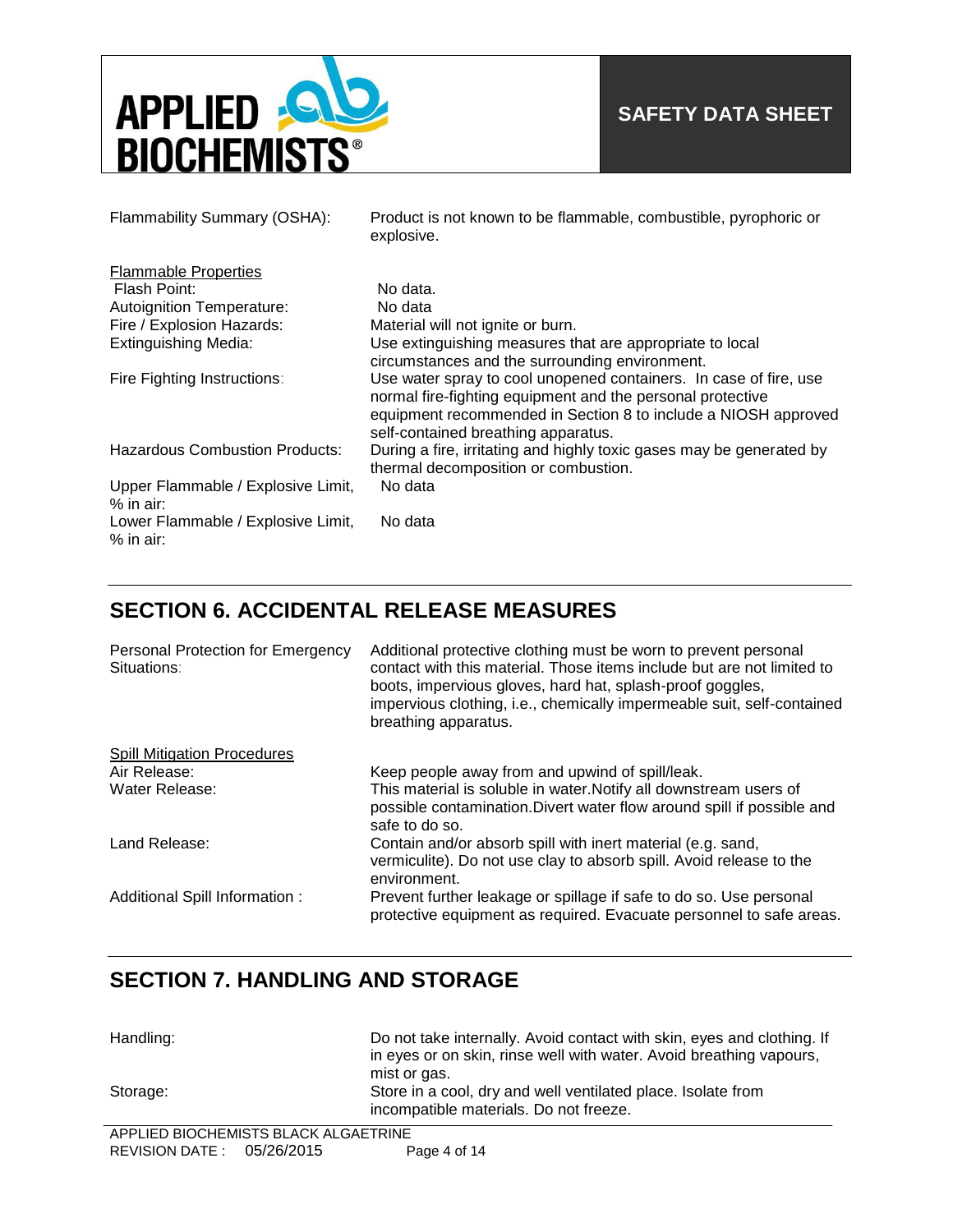

Incompatible Materials for Storage: Refer to Section 10, "Incompatible Materials." Empty Container Warning: Empty containers retain hazardous residue, dispose of accordingly.

### **SECTION 8. EXPOSURE CONTROLS/PERSONAL PROTECTION**

| Ventilation:                                    | Use local exhaust ventilation to maintain levels below exposure limits. |
|-------------------------------------------------|-------------------------------------------------------------------------|
| Protective Equipment for Routine Use of Product |                                                                         |
|                                                 |                                                                         |

| <b>Respiratory Protection:</b> | Wear a NIOSH approved respirator if levels above the exposure limits are<br>possible., A NIOSH approved air purifying respirator with organic vapor/N95<br>cartridges. Air purifying respirators should not be used in oxygen deficient or<br>IDLH atmospheres or if exposure concentrations exceed ten (10) times the |
|--------------------------------|------------------------------------------------------------------------------------------------------------------------------------------------------------------------------------------------------------------------------------------------------------------------------------------------------------------------|
|                                | published limit. A NIOSH approved full-face respirator as a minimum.                                                                                                                                                                                                                                                   |
| Skin Protection:               | Avoid contact with skin. Impervious gloves Boots Apron A full impervious suit                                                                                                                                                                                                                                          |
|                                | is recommended if exposure is possible to a large portion of the body.                                                                                                                                                                                                                                                 |
| Eye Protection:                | Chemical resistant goggles must be worn. Face-shield                                                                                                                                                                                                                                                                   |
| Protective Clothing Type:      | Impervious, Neoprene, Butyl rubber                                                                                                                                                                                                                                                                                     |
| <b>General Protective</b>      | Ensure that eyewash stations and safety showers are close to the                                                                                                                                                                                                                                                       |
| Measures:                      | workstation location.                                                                                                                                                                                                                                                                                                  |

### **Components with workplace control parameters**

| Components (CAS-No.)                    | Value       | Control<br>parameters | Basis (Update)     |
|-----------------------------------------|-------------|-----------------------|--------------------|
| Triethanolamine (102-71-6)              | <b>TWA</b>  | $5 \text{ mg/m}$ 3    | ACGIH (02 2014)    |
| Ethanolamine (141-43-5)                 | <b>TWA</b>  | 3 ppm                 | ACGIH (02 2014)    |
|                                         | <b>STEL</b> | 6 ppm                 | ACGIH (02 2014)    |
| BASIC COPPER CARBONATE (12069-69-<br>1) | Conc        | 100 mg/m3             | NIOSH/GUIDE (2005) |
| Ethanol (64-17-5)                       | <b>STEL</b> | 1,000 ppm             | ACGIH (02 2014)    |

## **SECTION 9. PHYSICAL AND CHEMICAL PROPERTIES**

Physical State: liquid<br>Form No da Form No data.<br>Color: dark blue dark blue Odor: No data.<br>
Molecular Weight: None established Molecular Weight: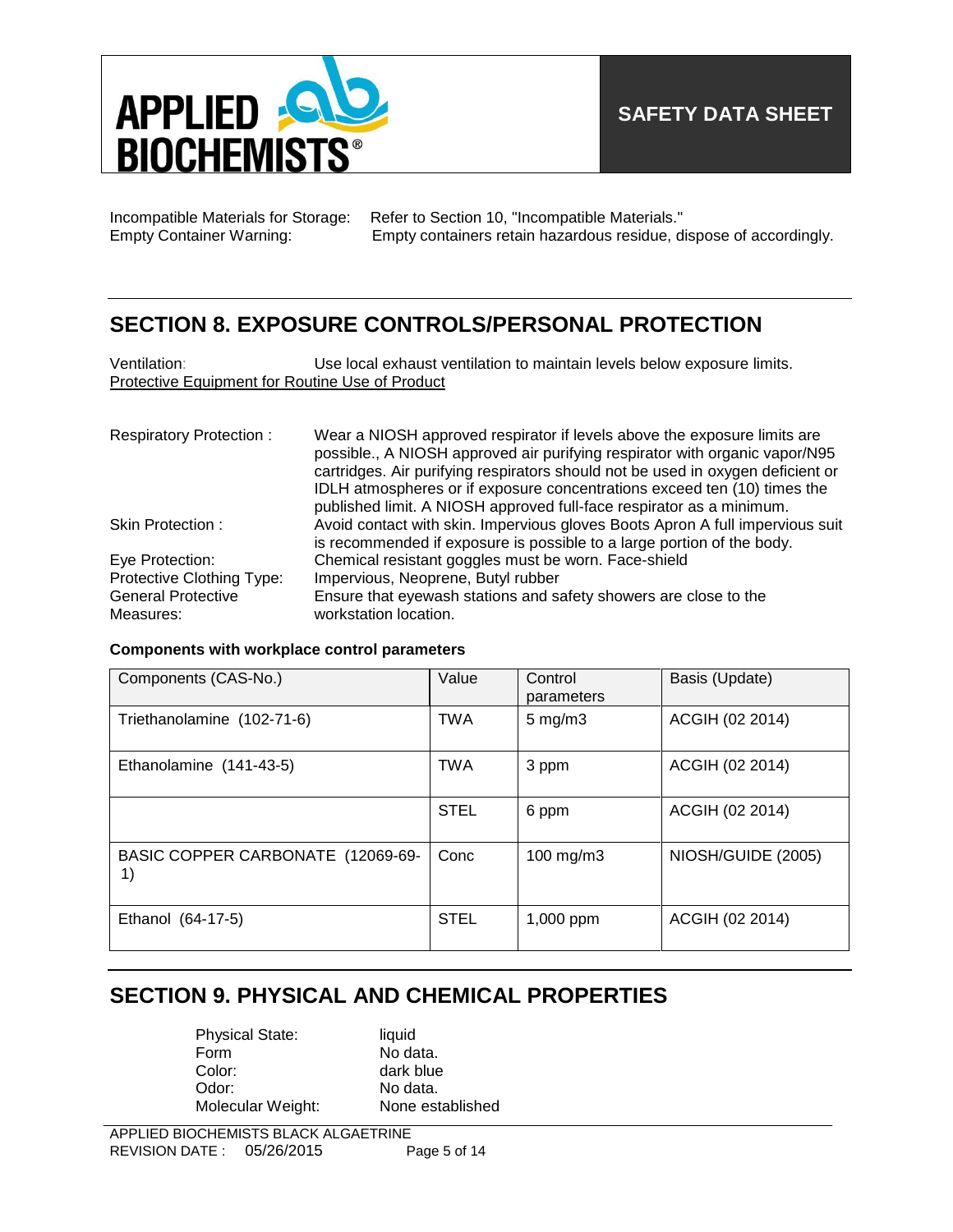

| pH :                                       | $9.5 - 9.7$                                                                                                       |
|--------------------------------------------|-------------------------------------------------------------------------------------------------------------------|
| <b>Boiling Point:</b>                      | $\left( \right)$<br>No Data                                                                                       |
| Melting point/freezing<br>point            | No data                                                                                                           |
| Density                                    | no data available                                                                                                 |
| Vapor Pressure:                            | No data                                                                                                           |
| Vapor Density:                             | >1                                                                                                                |
| Viscosity:                                 | 34.5 mPa.s                                                                                                        |
|                                            | 20 °C                                                                                                             |
| Solubility in Water:                       | Soluble                                                                                                           |
| Partition coefficient n-<br>octanol/water: | Not applicable                                                                                                    |
| <b>Evaporation Rate:</b>                   | no data available                                                                                                 |
| Oxidizing:                                 | None established                                                                                                  |
| Volatiles, % by vol.:                      | no data available                                                                                                 |
| <b>VOC Content</b>                         | This product does not contain any chemicals listed under the U.S.                                                 |
|                                            | Clean Air Act Section 111 SOCMI Intermediate or Final VOC's (40                                                   |
|                                            | CFR 60.489). This product does not contain any VOC exemptions<br>listed under the U.S. Clean Air Act Section 450. |
|                                            |                                                                                                                   |
| <b>HAP Content</b>                         | Not applicable                                                                                                    |

# **SECTION 10. STABILITY AND REACTIVITY**

| <b>Stability and Reactivity Summary:</b> | Stable under normal conditions., Product will not undergo<br>hazardous polymerization. |
|------------------------------------------|----------------------------------------------------------------------------------------|
| Conditions to Avoid:                     | Heat                                                                                   |
| Chemical Incompatibility:                | Strong acids and oxidizing agents, Clay                                                |
| <b>Hazardous Decomposition Products:</b> | Hydrogen chloride gas, Carbon oxides, Nitrogen oxides (NOx)                            |
| Decomposition Temperature:               | No data                                                                                |

## **SECTION 11. TOXICOLOGICAL INFORMATION**

| <b>Component Animal Toxicology</b> |      |                      |     |
|------------------------------------|------|----------------------|-----|
| Oral LD50 value:                   |      |                      |     |
| <b>QUATERNARY</b>                  |      | $LD50 = 426$ mg/kg   | Rat |
| AMMONIUM                           |      |                      |     |
| COMPOUNDS,                         |      |                      |     |
| BENZYL-C12-16-ALKY                 |      |                      |     |
| Triethanolamine                    | LD50 | = 7,390 mg/kg        | Rat |
| Ethanolamine                       |      | $LD50 = 1,700$ mg/kg | Rat |
| <b>BASIC COPPER</b>                |      | $LD50 = 1,350$ mg/kg | Rat |
| CARBONATE                          |      |                      |     |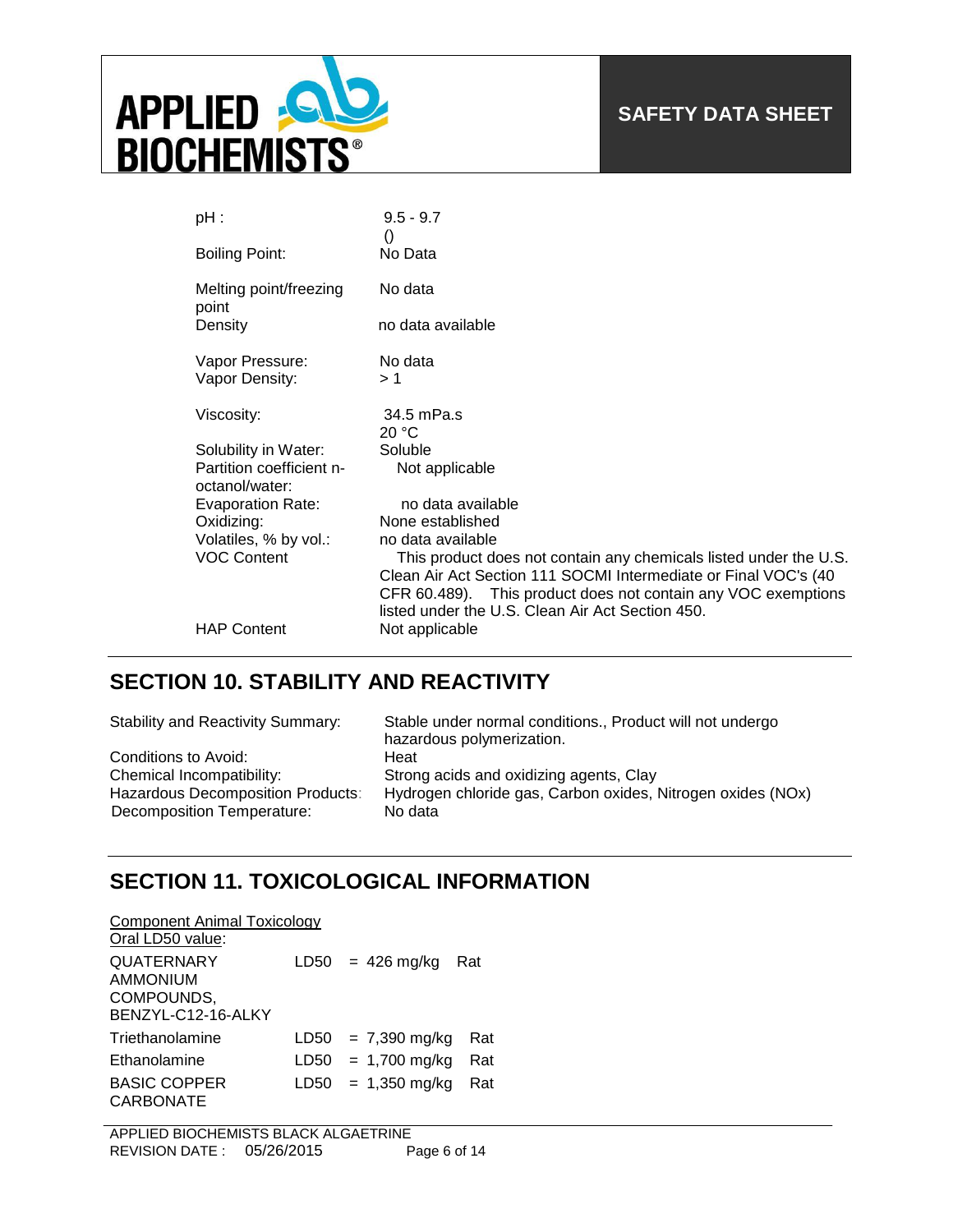

Ethanol LD50 = 7,060 mg/kg Rat

| <b>Component Animal Toxicology</b><br>Dermal LD50 value:                 |         |                                          |
|--------------------------------------------------------------------------|---------|------------------------------------------|
| <b>QUATERNARY</b><br><b>AMMONIUM</b><br>COMPOUNDS,<br>BENZYL-C12-16-ALKY | No data |                                          |
| Triethanolamine                                                          |         | $LD50 > 2,000$ mg/kg<br>Rabbit           |
| Ethanolamine                                                             | LD50    | Approximately 1,000 mg/kg<br>Rabbit      |
| <b>BASIC COPPER</b><br><b>CARBONATE</b>                                  |         | no data available                        |
| Ethanol                                                                  | LD50    | Believed to be $> 2,000$ mg/kg<br>Rabbit |

| <b>Component Animal Toxicology</b><br>Inhalation LC50 value:<br><b>QUATERNARY</b><br><b>AMMONIUM</b><br>COMPOUNDS,<br>BENZYL-C12-16-ALKY<br>Triethanolamine         | No data                                                                                                                                   | A saturated vapor concentration for 8 hours (rats) did not produce any deaths. |
|---------------------------------------------------------------------------------------------------------------------------------------------------------------------|-------------------------------------------------------------------------------------------------------------------------------------------|--------------------------------------------------------------------------------|
| Ethanolamine                                                                                                                                                        | L C50 1 h >                                                                                                                               | 2.42 mg/l Mouse                                                                |
|                                                                                                                                                                     | $LC50$ 4 h $>$<br>970 ppm                                                                                                                 | Mouse                                                                          |
| <b>BASIC COPPER</b><br><b>CARBONATE</b><br>Ethanol                                                                                                                  | no data available<br>Inhalation LC50 10 h $=$                                                                                             | 20000 ppm<br>Rat                                                               |
| <b>Product Animal Toxicity</b><br>Oral LD50 value:<br>Dermal LD50 value:<br>Inhalation LC50<br>value:<br>Skin Irritation:<br>Eye Irritation:<br>Skin Sensitization: | 1,030 mg/kg<br>Rat<br>1,872 mg/kg<br>Rat<br>No data.<br>Corrosive to skin<br>Corrosive to eyes<br>Not believed to be sensitising to skin. |                                                                                |
| Triethanolamine                                                                                                                                                     |                                                                                                                                           | This material tested negative for skin sensitization in<br>animals.            |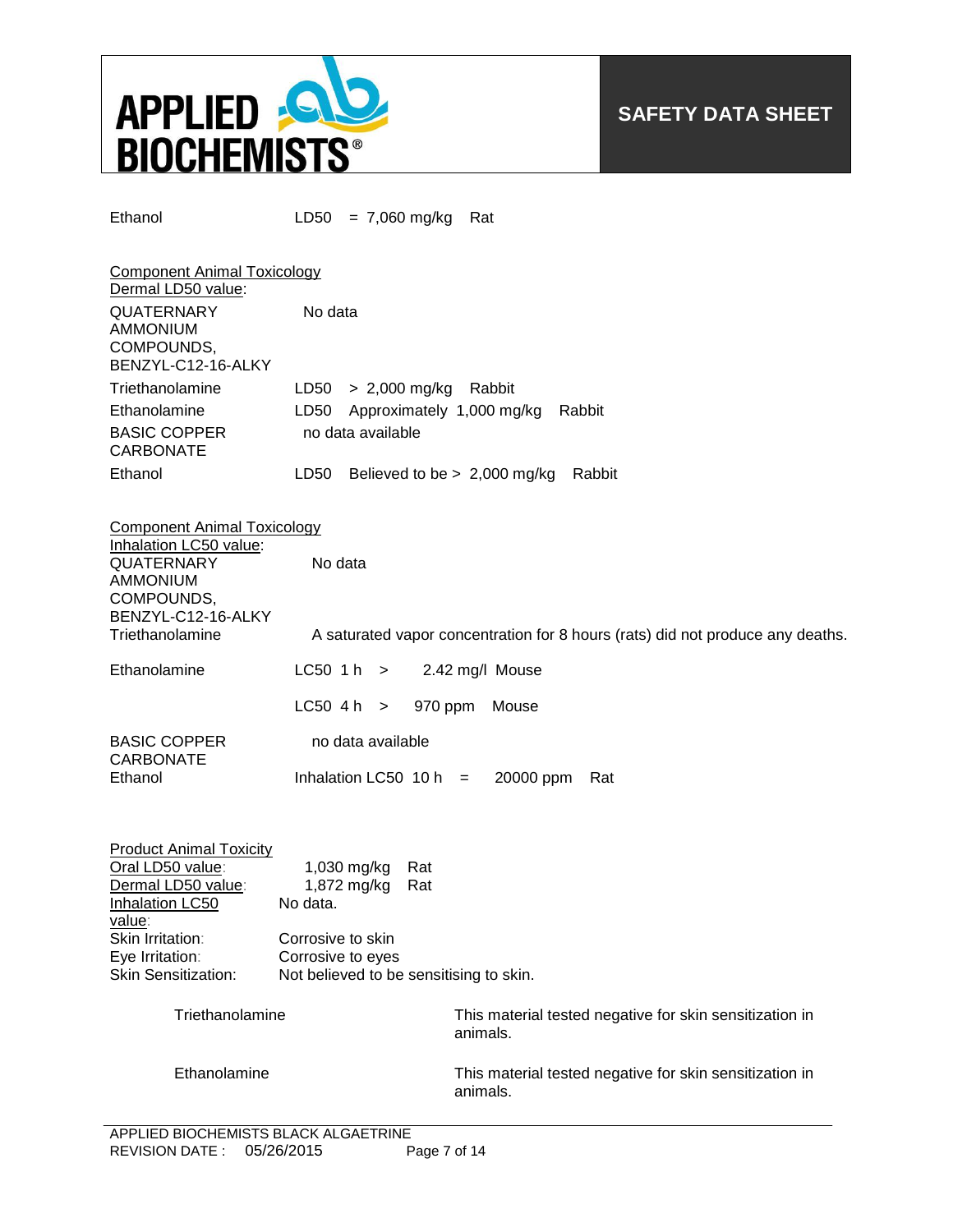

| Subchronic / Chronic<br>Toxicity: |                         | secondary to burns.                    | There are no known or reported effects from repeated exposure except those                                                                                                                                            |
|-----------------------------------|-------------------------|----------------------------------------|-----------------------------------------------------------------------------------------------------------------------------------------------------------------------------------------------------------------------|
|                                   | Triethanolamine         |                                        | Animal studies suggest that chronic (repeated)<br>overexposure may result in damage to the liver and<br>kidney.                                                                                                       |
|                                   | Ethanol                 |                                        | Prolonged or repeated ingestion may cause liver<br>damage.                                                                                                                                                            |
| Reproductive and                  | Developmental Toxicity: |                                        | Not known or reported to cause reproductive or developmental toxicity.                                                                                                                                                |
|                                   | Triethanolamine         |                                        | This product has been tested and was shown not to<br>produce any adverse effects on reproductive function or<br>fetal development when administered to laboratory<br>animals.                                         |
|                                   | Ethanolamine            |                                        | This chemical has been tested in laboratory animals<br>and no evidence of teratogenicity, embryotoxicity or<br>fetotoxicity was seen.                                                                                 |
|                                   | Ethanol                 |                                        | This chemical has been tested in laboratory animals<br>and developmental and/or teratogenic effects were seen<br>following ingestion.                                                                                 |
| Mutagenicity:                     |                         | Not known or reported to be mutagenic. |                                                                                                                                                                                                                       |
|                                   | Triethanolamine         |                                        | This chemical has been shown to be non-mutagenic<br>based on a battery of assays.                                                                                                                                     |
|                                   | Ethanolamine            |                                        | This chemical has been tested in a battery of<br>mutagenicity/genotoxicity assays and the results were<br>negative.                                                                                                   |
|                                   | Ethanol                 |                                        | This product has been tested for mutagenicity. Tests<br>revealed both positive and negative results. Based on<br>the weight of evidence, we judge this product NOT to be<br>a mutagenic hazard.                       |
| Carcinogenicity:                  |                         |                                        | This product is not known or reported to be carcinogenic by any reference<br>source including IARC, OSHA, NTP or EPA.                                                                                                 |
|                                   | Triethanolamine         |                                        | The International Agency for Research on Cancer<br>(IARC) has classified this product or a component of<br>this product as a Group 3 substance, Unclassifiable as<br>to Its Carcinogenicity to Humans.                |
|                                   | Ethanolamine            |                                        | This product is not known or reported to be carcinogenic<br>by any reference source including IARC, OSHA, NTP or<br>EPA. Chemicals of similar structure have been shown<br>not to cause cancer in laboratory animals. |
|                                   | Ethanol                 | APPLIED BIOCHEMISTS BLACK ALGAETRINE   | The International Agency for Research on Cancer                                                                                                                                                                       |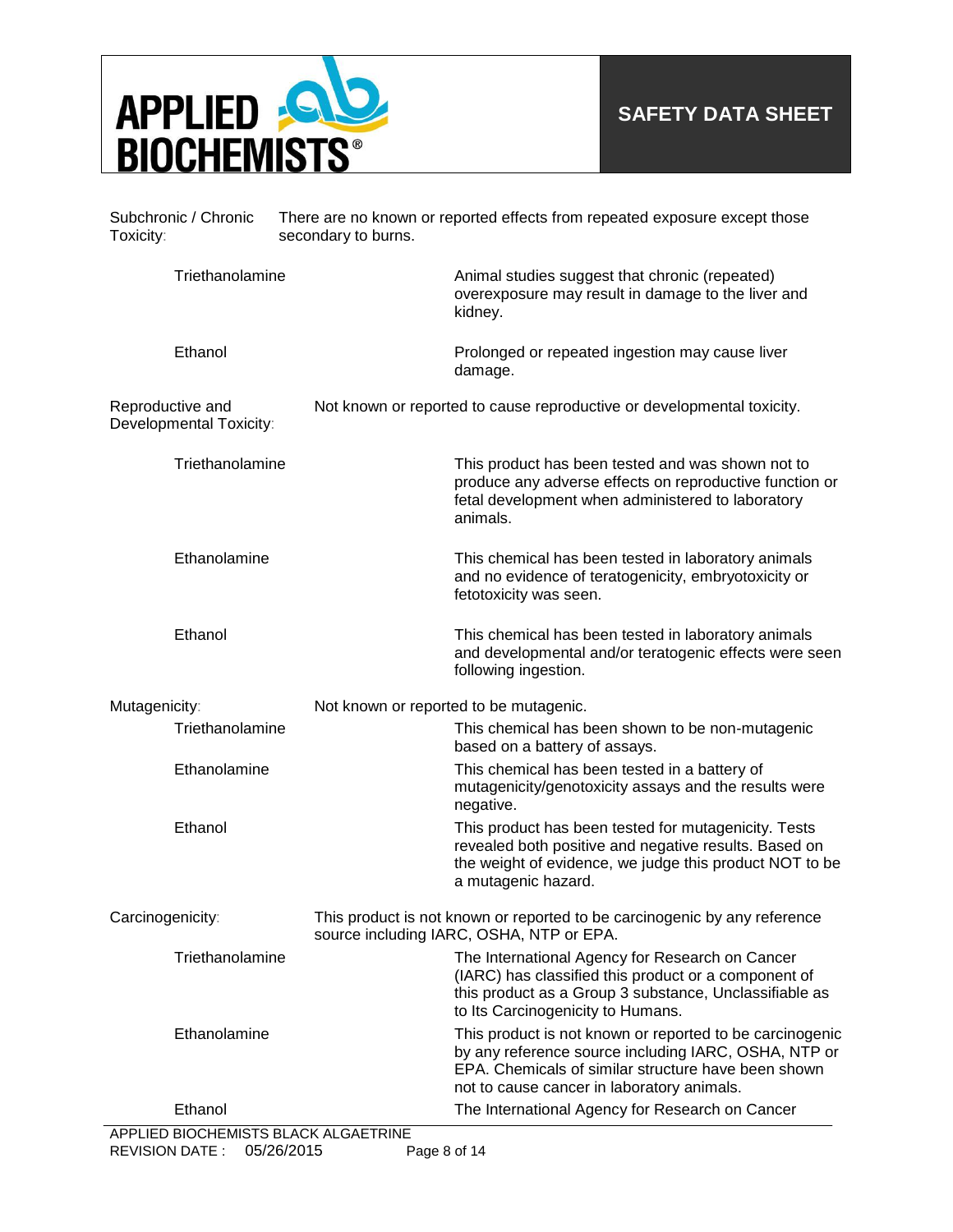

(IARC) has classified this product or a component of this product as a Group 3 substance, Unclassifiable as to Its Carcinogenicity to Humans. The FDA determined that this product is not carcinogenic in laboratory animals.

# **SECTION 12. ECOLOGICAL INFORMATION**

Overview: Very toxic to aquatic organisms.

Ecological Toxicity Values for: QUATERNARY AMMONIUM COMPOUNDS, BENZYL-C12-16-ALKY

| Pimephales promelas (fathead - 96 h LC50 0.28 mg/l        |  |
|-----------------------------------------------------------|--|
| minnow)                                                   |  |
| Daphnia magna (Water flea) - 48 h EC50 0.25 mg/l          |  |
| Selenastrum capricornutum (green - 72 h ErC50 0.049 mg/l) |  |
| algae)                                                    |  |

### Ecological Toxicity Values for: Triethanolamine

| Pimephales promelas (fathead<br>minnow)              | $\blacksquare$ | (measured, flow-through) 96 h $LC50 = 11,800$ mg/l                                          |
|------------------------------------------------------|----------------|---------------------------------------------------------------------------------------------|
| Daphnia magna,<br>Common shrimp (Crangon<br>crangon) |                | - (nominal, static). 24 h $EC50 = 1,850$ mg/l<br>- (nominal, renewal). 48 h LC50 > 100 mg/l |
| Green algae (Scenedesmus<br>subspicatus)             | $\sim$         | (nominal, static). 48 h $EC50 = 750$ mg/l                                                   |

### Ecological Toxicity Values for: Ethanolamine

| Rainbow trout (Oncorhynchus<br>mykiss)                                                                                                                                                          | $\blacksquare$           | (nominal, static). 96 h $LC50 = 150$ mg/l                                                                                                                                                                                                                                                                                             |
|-------------------------------------------------------------------------------------------------------------------------------------------------------------------------------------------------|--------------------------|---------------------------------------------------------------------------------------------------------------------------------------------------------------------------------------------------------------------------------------------------------------------------------------------------------------------------------------|
| Mosquito fish<br><b>Bluegill</b><br>Pimephales promelas (fathead<br>minnow)<br>Goldfish<br>Daphnia magna (Water flea)<br>Crangon crangon (shrimp)<br>Brine shrimp<br>Daphnia magna (Water flea) | $\overline{\phantom{a}}$ | (nominal, static). 96 h LC50 = $337.5$ mg/l<br>(nominal, static). 96 h LC50 = $329.16$ mg/l<br>(measured, flow-through) 96 h LC50 = $2,070$ mg/l<br>(measured, static) 96 h $LC50 = 170$ mg/l<br>(nominal, static). 24 h $LC50 = 140$ mg/l<br>(nominal, renewal). 48 h LC50 > 100 mg/l<br>48 h LC50= 7,100 mg/l<br>48 h EC50= 65 mg/l |
| Ecological Toxicity Values for: Ethanol<br>Pimephales promelas (fathead                                                                                                                         |                          | (nominal, static). 96 h LC50 = $14,700$ mg/l                                                                                                                                                                                                                                                                                          |
| minnow)<br>Rainbow trout (Salmo gairdneri),                                                                                                                                                     |                          | (nominal, static). 96 h LC50 = $13,000$ mg/l                                                                                                                                                                                                                                                                                          |
| APPLIED BIOCHEMISTS BLACK ALGAETRINE                                                                                                                                                            |                          |                                                                                                                                                                                                                                                                                                                                       |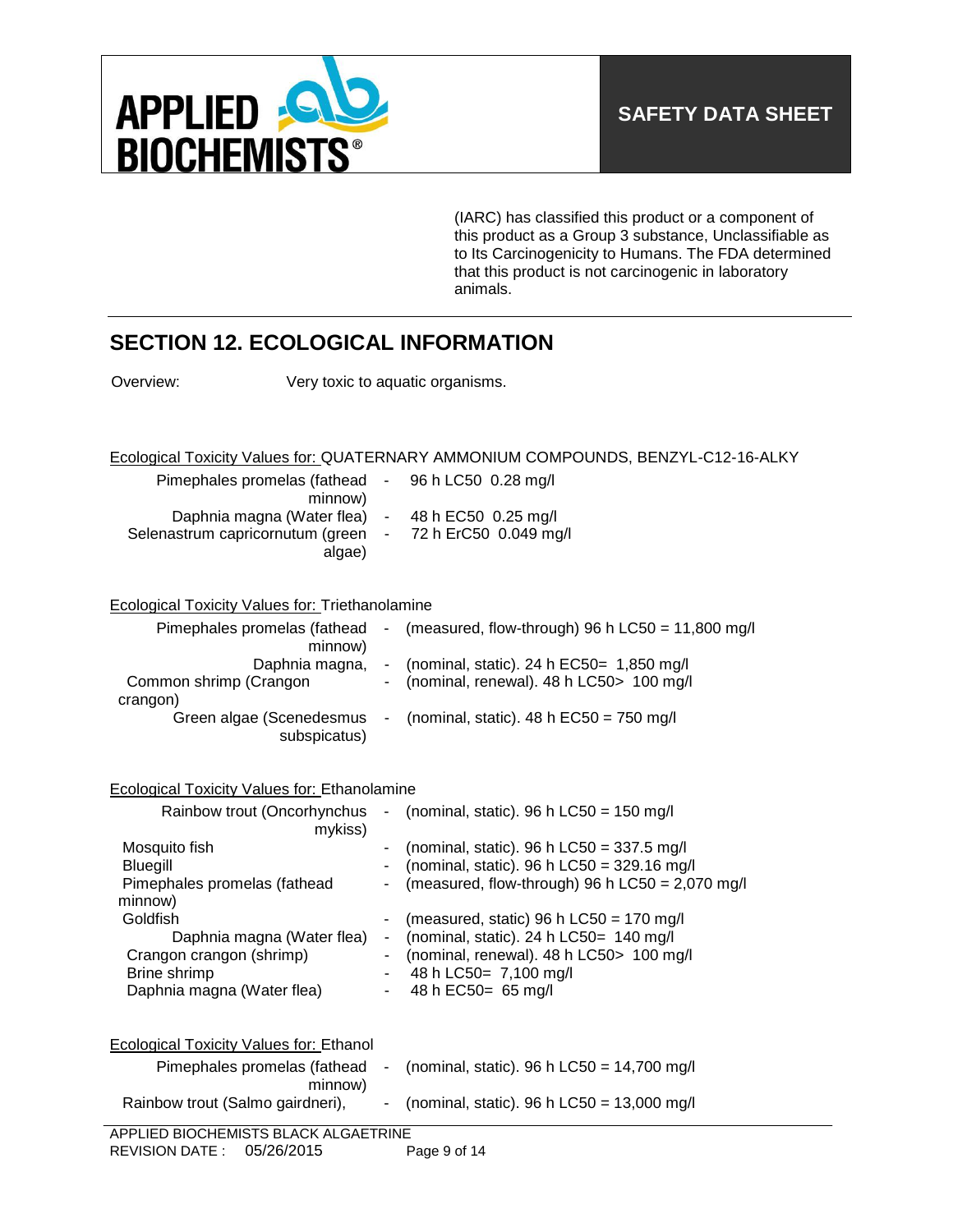

|  | Brine shrimp |  |  |  | (nominal, static). 48 h LC50= 25.5 mg/l |  |
|--|--------------|--|--|--|-----------------------------------------|--|
|--|--------------|--|--|--|-----------------------------------------|--|

- Daphnia pulex (nominal, static). 18 h LC50= 12,100 mg/l
- Daphnia magna, magnitic mercurity of the magnitude of the magnitude of the magnitude of the magnitude of the magnitude of the magnitude of the magnitude of the magnitude of the magnitude of the magnitude of the magnitude o
- Daphnia magna, etc. etc. Arr and the momentum of the magna, the magna magna magna magna magna magna magna magn
- 
- Ceriodaphnia dubia (nominal, static). 48 h LC50= 8,808 mg/l

# **SECTION 13. DISPOSAL CONSIDERATIONS**

**CARE MUST BE TAKEN TO PREVENT ENVIRONMENTAL CONTAMINATION FROM THE USE OF THE MATERIAL. THE USER OF THE MATERIAL HAS THE RESPONSIBILITY TO DISPOSE OF UNUSED MATERIAL, RESIDUES AND CONTAINERS IN COMPLIANCE WITH ALL RELEVANT LOCAL, STATE AND FEDERAL LAWS AND REGULATIONS REGARDING TREATMENT, STORAGE AND DISPOSAL FOR HAZARDOUS AND NONHAZARDOUS WASTES.** 

**DOT** 

Waste Disposal Summary : If this product becomes a waste, it DOES NOT meet the criteria of a hazardous waste as defined under 40 CFR 261, in that it does not exhibit the characteristics of hazardous waste of Subpart C, nor is it listed as a hazardous waste under Subpart D.As a nonhazardous liquid waste, it should be disposed of in accordance with local, state and federal regulations.

## **SECTION 14. TRANSPORT INFORMATION**

| וש                        |                                  |
|---------------------------|----------------------------------|
| UN number                 | 1760                             |
| Description of the goods  | Corrosive liquids, n.o.s.<br>÷   |
|                           | (Copper triethanolamine complex) |
| Class                     | 8<br>$\ddot{\phantom{0}}$        |
| Packing group             | Ш                                |
| Labels                    | 8                                |
| <b>Emergency Response</b> | 154                              |
| <b>Guidebook Number</b>   |                                  |
|                           |                                  |
|                           |                                  |
| TDG                       |                                  |
| UN number                 | 1760                             |
| Description of the goods  | CORROSIVE LIQUID, N.O.S.<br>÷    |
|                           | (Copper triethanolamine complex) |
| Class                     | 8<br>۰.                          |
| Packing group             | Ш                                |
| Labels                    | 8                                |
|                           |                                  |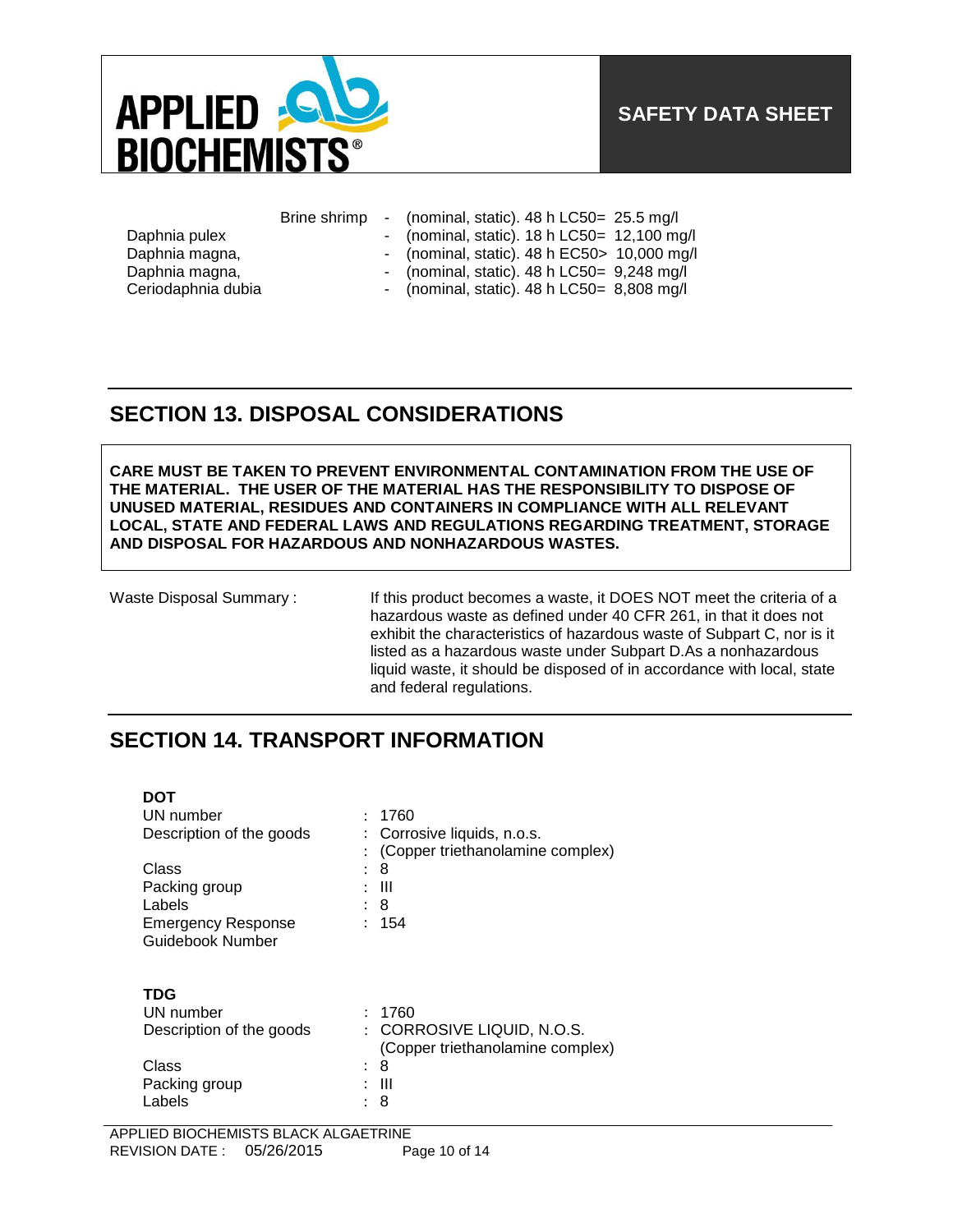

| IATA                                        |                                                              |
|---------------------------------------------|--------------------------------------------------------------|
| UN number                                   | 1760                                                         |
| Description of the goods                    | Corrosive liquid, n.o.s.<br>(Copper triethanolamine complex) |
| Class                                       | 8                                                            |
| Packing group                               | Ш                                                            |
| Labels                                      | 8                                                            |
| Packing instruction (cargo<br>aircraft)     | 856                                                          |
| Packing instruction<br>(passenger aircraft) | 852                                                          |
| Packing instruction<br>(passenger aircraft) | : Y841                                                       |
| <b>IMDG-CODE</b>                            |                                                              |
| UN number                                   | 1760                                                         |
| Description of the goods                    | CORROSIVE LIQUID, N.O.S.<br>(Copper triethanolamine complex) |
| Class                                       | 8                                                            |
| Packing group                               | Ш                                                            |
| Labels                                      | 8                                                            |
| EmS Number 1                                | F-A                                                          |
| EmS Number 2                                | S-B                                                          |

## **SECTION 15. REGULATORY INFORMATION**

**This chemical is a pesticide product registered by the United States Environmental Protection Agency and is subject to certain labeling requirements under federal pesticide law. These requirements differ from the classification criteria and hazard information required for safety data sheets (SDS), and for workplace labels of non-pesticide chemicals.**

| Signal word              | $:$ DANGER!                                       |
|--------------------------|---------------------------------------------------|
| <b>Hazard statements</b> | : Harmful if swallowed.                           |
|                          | May be fatal if absorbed through skin.            |
|                          | Corrosive. Causes skin burns.                     |
|                          | Corrosive. Causes irreversible eye damage.        |
|                          | This pesticide is toxic to fish.                  |
|                          | This pesticide is toxic to aquatic invertebrates. |

### **EPCRA - Emergency Planning and Community Right-to-Know Act**

### **CERCLA Reportable Quantity**

| Components          | CAS-No.  | Component RQ<br>(lbs) | Calculated<br>product RQ<br>(lbs) |
|---------------------|----------|-----------------------|-----------------------------------|
| 2,2'-Iminodiethanol | 111-42-2 | 100                   |                                   |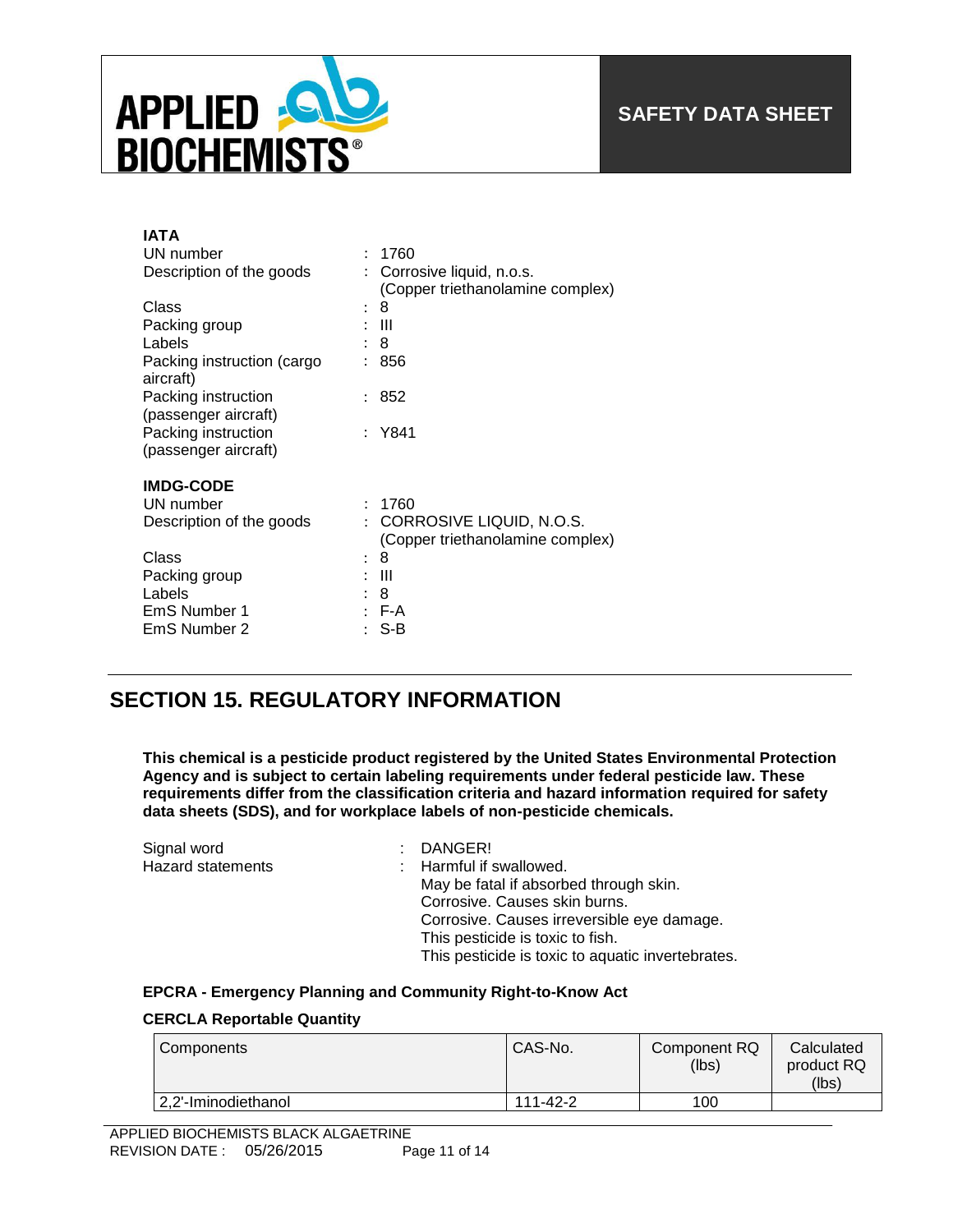

### **SARA 302**

No chemicals in this material are subject to the reporting requirements of SARA Title III, Section 302.

#### **SARA 313**

The following components are subject to reporting levels established by SARA Title III, Section 313:

copper carbonate 12069-69-1 5.64 %

#### **Clean Air Act**

This product does not contain any hazardous air pollutants (HAP), as defined by the U.S. Clean Air Act Section 12 (40 CFR 61).

This product does not contain any chemicals listed under the U.S. Clean Air Act Section 112(r) for Accidental Release Prevention (40 CFR 68.130, Subpart F).

This product does not contain any chemicals listed under the U.S. Clean Air Act Section 111 SOCMI Intermediate or Final VOC's (40 CFR 60.489).

#### **Clean Water Act**

The following Hazardous Substances are listed under the U.S. CleanWater Act, Section 311, Table 116.4A:

| Formaldehyde     | $50-00-0$ | $0.002\ \%$ |
|------------------|-----------|-------------|
| Sodium hydroxide | 1310-73-2 | 0.0001%     |

The following Hazardous Chemicals are listed under the U.S. CleanWater Act, Section 311, Table 117.3:

| Formaldehyde     | $50-00-0$ | $0.002\%$ |
|------------------|-----------|-----------|
| Sodium hydroxide | 1310-73-2 | 0.0001%   |

This product contains the following toxic pollutants listed under the U.S. Clean Water Act Section 307

| copper carbonate | 12069-69-1 | 5.64% |
|------------------|------------|-------|
|                  |            |       |

#### **US State Regulations**

#### **Massachusetts Right To Know**

| 102-71-6 |
|----------|
| 141-43-5 |
| 64-17-5  |
|          |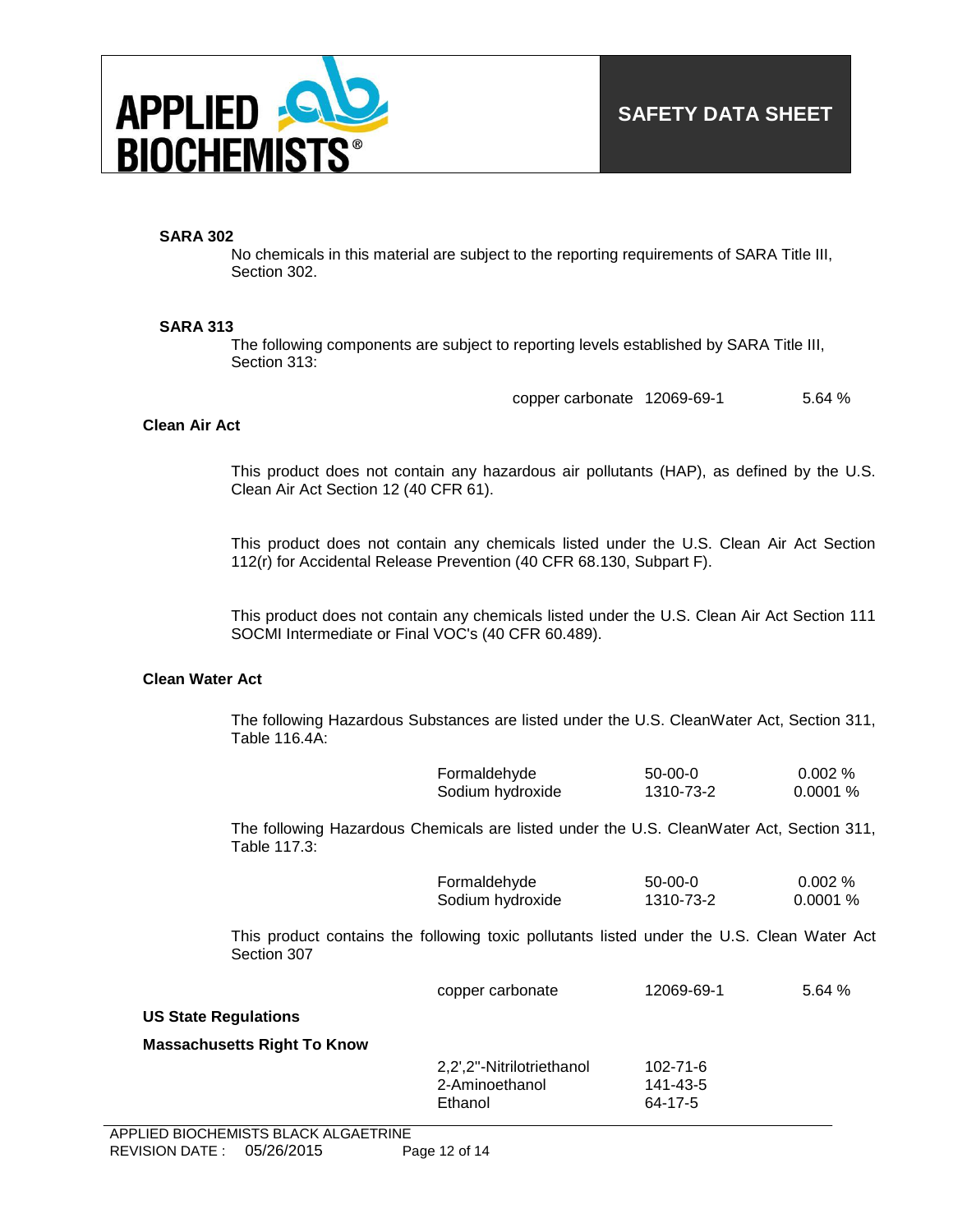

| Pennsylvania Right To Know |  |  |
|----------------------------|--|--|
|                            |  |  |

|                                                                           | Quaternary ammonium<br>compounds, benzyl-C12-16-<br>alkyldimethyl, chlorides                   | 68424-85-1     |
|---------------------------------------------------------------------------|------------------------------------------------------------------------------------------------|----------------|
|                                                                           | 2,2',2"-Nitrilotriethanol                                                                      | $102 - 71 - 6$ |
|                                                                           | 2-Aminoethanol                                                                                 | 141-43-5       |
|                                                                           | copper carbonate                                                                               | 12069-69-1     |
|                                                                           | Ethanol                                                                                        | 64-17-5        |
| <b>New Jersey Right To Know</b>                                           |                                                                                                |                |
|                                                                           | Quaternary ammonium<br>compounds, benzyl-C12-16-<br>alkyldimethyl, chlorides                   | 68424-85-1     |
|                                                                           | 2,2',2"-Nitrilotriethanol                                                                      | $102 - 71 - 6$ |
|                                                                           | 2-Aminoethanol                                                                                 | 141-43-5       |
|                                                                           | copper carbonate                                                                               | 12069-69-1     |
|                                                                           | Ethanol                                                                                        | 64-17-5        |
| <b>California Prop 65</b>                                                 |                                                                                                |                |
|                                                                           | WARNING! This product contains a chemical known to the<br>State of California to cause cancer. |                |
|                                                                           | 2,2'-Iminodiethanol                                                                            | $111 - 42 - 2$ |
|                                                                           | Formaldehyde                                                                                   | $50-00-0$      |
| The components of this product are reported in the following inventories: |                                                                                                |                |
| <b>TSCA</b>                                                               | This is an EPA registered pesticide.                                                           |                |
|                                                                           | silica, amorphous, precipitated<br>Carbopol 941                                                |                |

#### **Inventories**

AICS (Australia), DSL (Canada), IECSC (China), REACH (European Union), ENCS (Japan), ISHL (Japan), KECI (Korea), NZIoC (New Zealand), PICCS (Philippines), TSCA (USA)

# **SECTION 16. OTHER INFORMATION**

SECTIONS REVISED: 3 Major References : Available upon request.